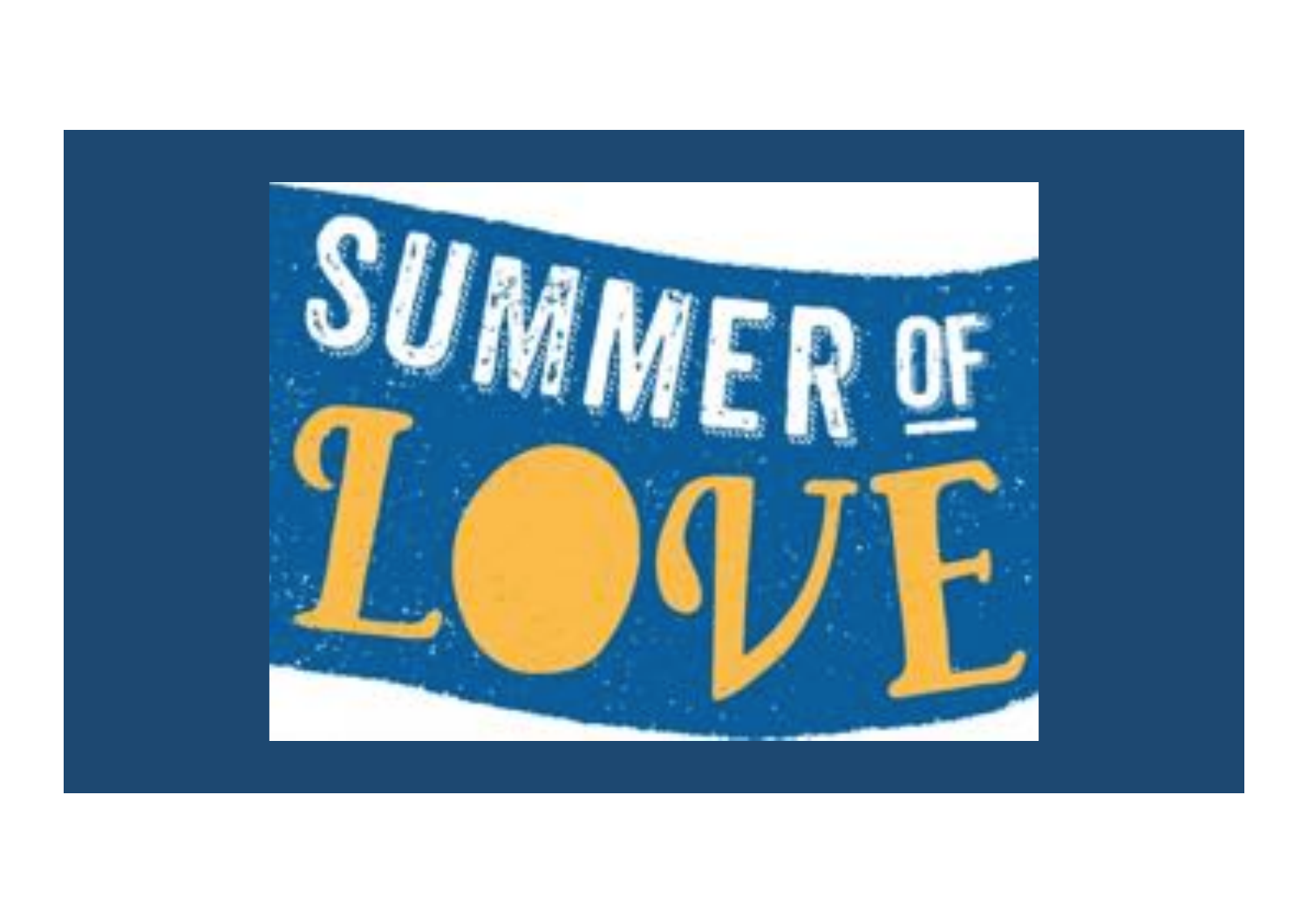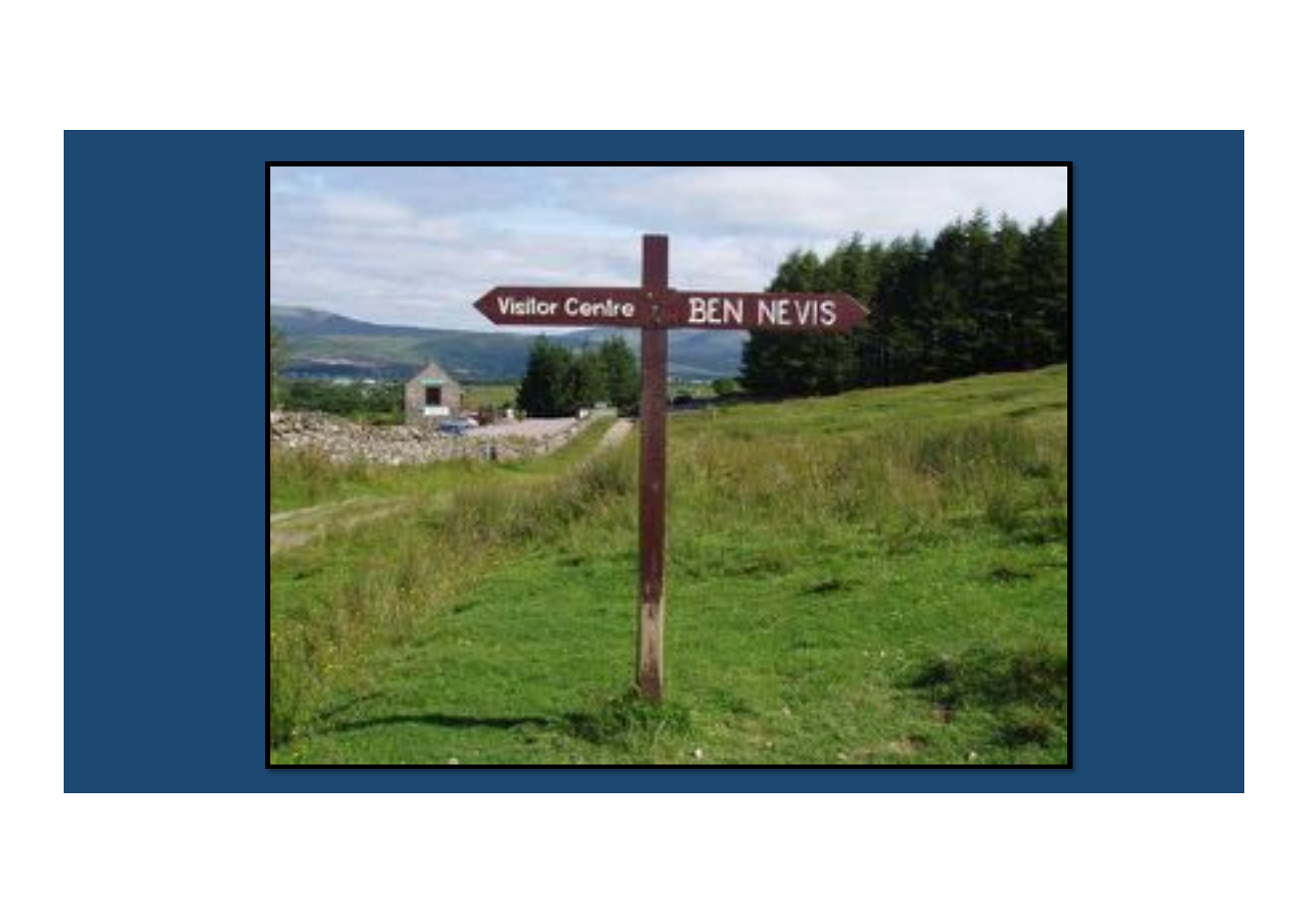The apostles gathered around Jesus and told him about all the things they had done and taught. Crowds of people were coming and going so that Jesus and his followers did not even have time to eat. He said to them, "Come away by yourselves, and we will go to a lonely place to get some rest."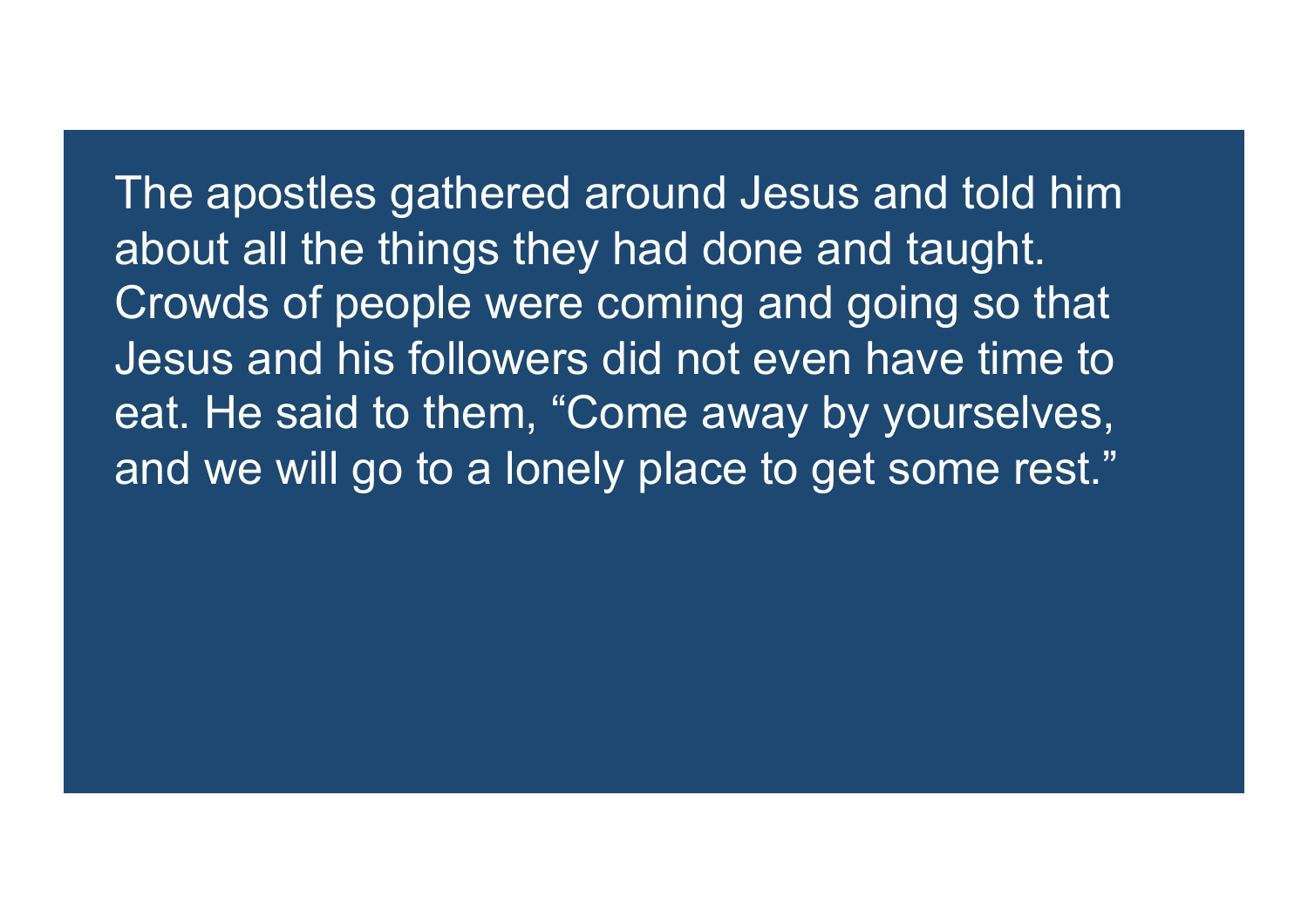So they went in a boat by themselves to a lonely place.

But many people saw them leave and recognized them. So from all the towns they ran to the place where Jesus was going, and they got there before him.

When he arrived, he saw a great crowd waiting. He felt sorry for them, because they were like sheep without a shepherd. So he began to teach them many things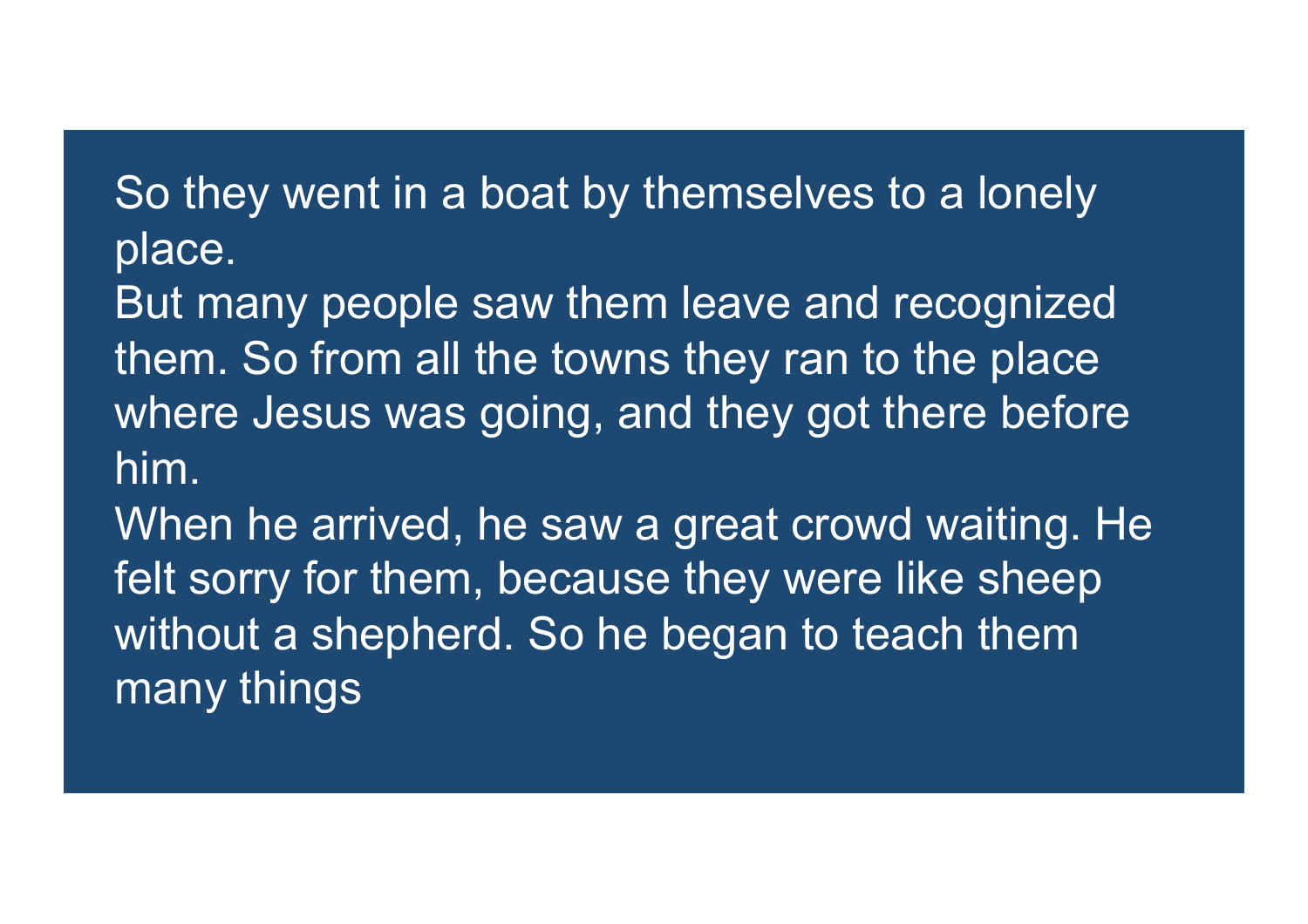When it was late in the day, his followers came to him and said, "No one lives in this place, and it is already very late. Send the people away so they can go to the countryside and towns around here to buy themselves something to eat." But Jesus answered, "You give them something to eat." They said to him, "We would all have to work a month to earn enough money to buy that much bread!"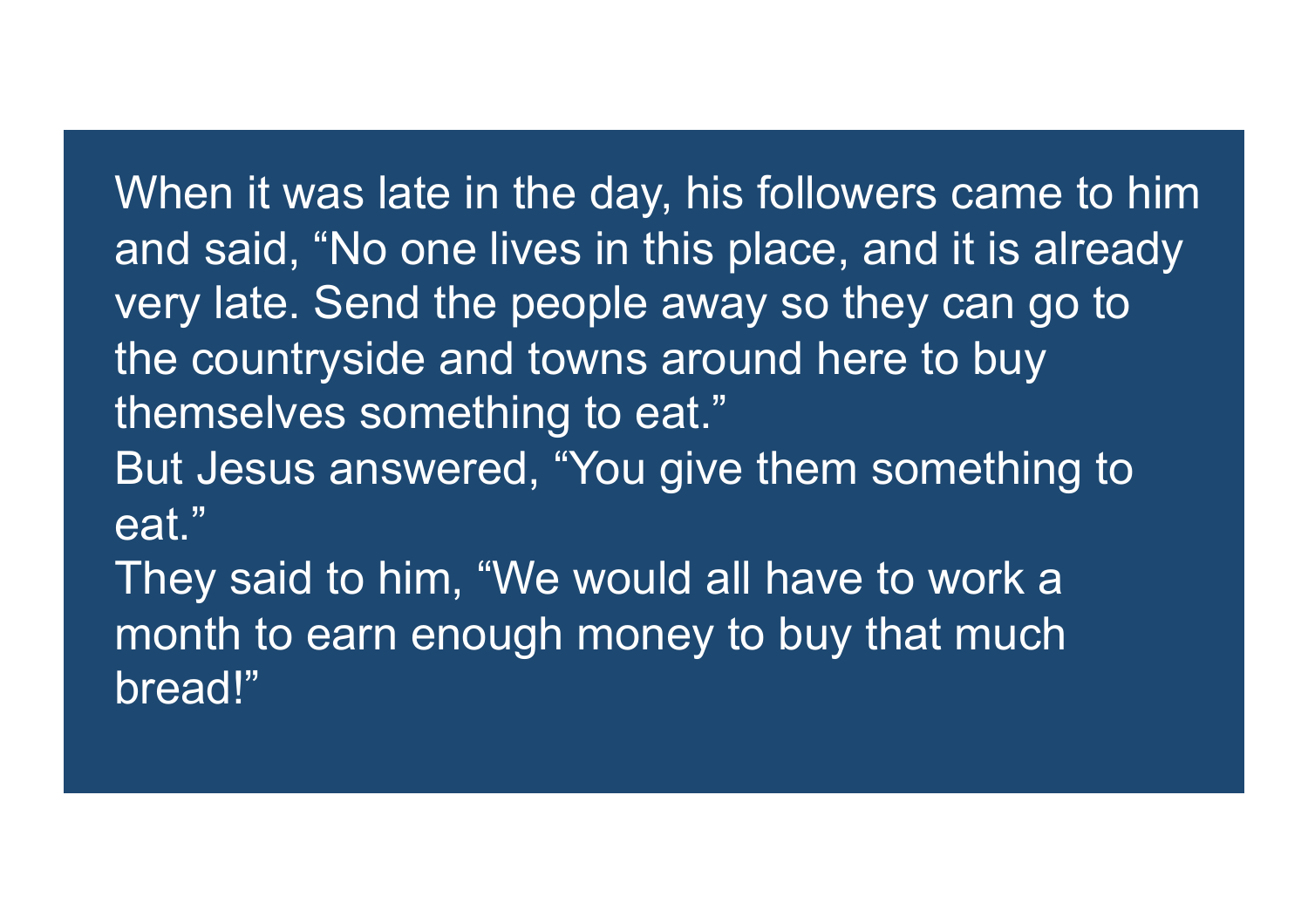Jesus asked them, "How many loaves of bread do you have? Go and see." When they found out, they said, "Five loaves and two fish." Then Jesus told his followers to have the people sit in groups on the green grass So they sat in groups of fifty or a hundred.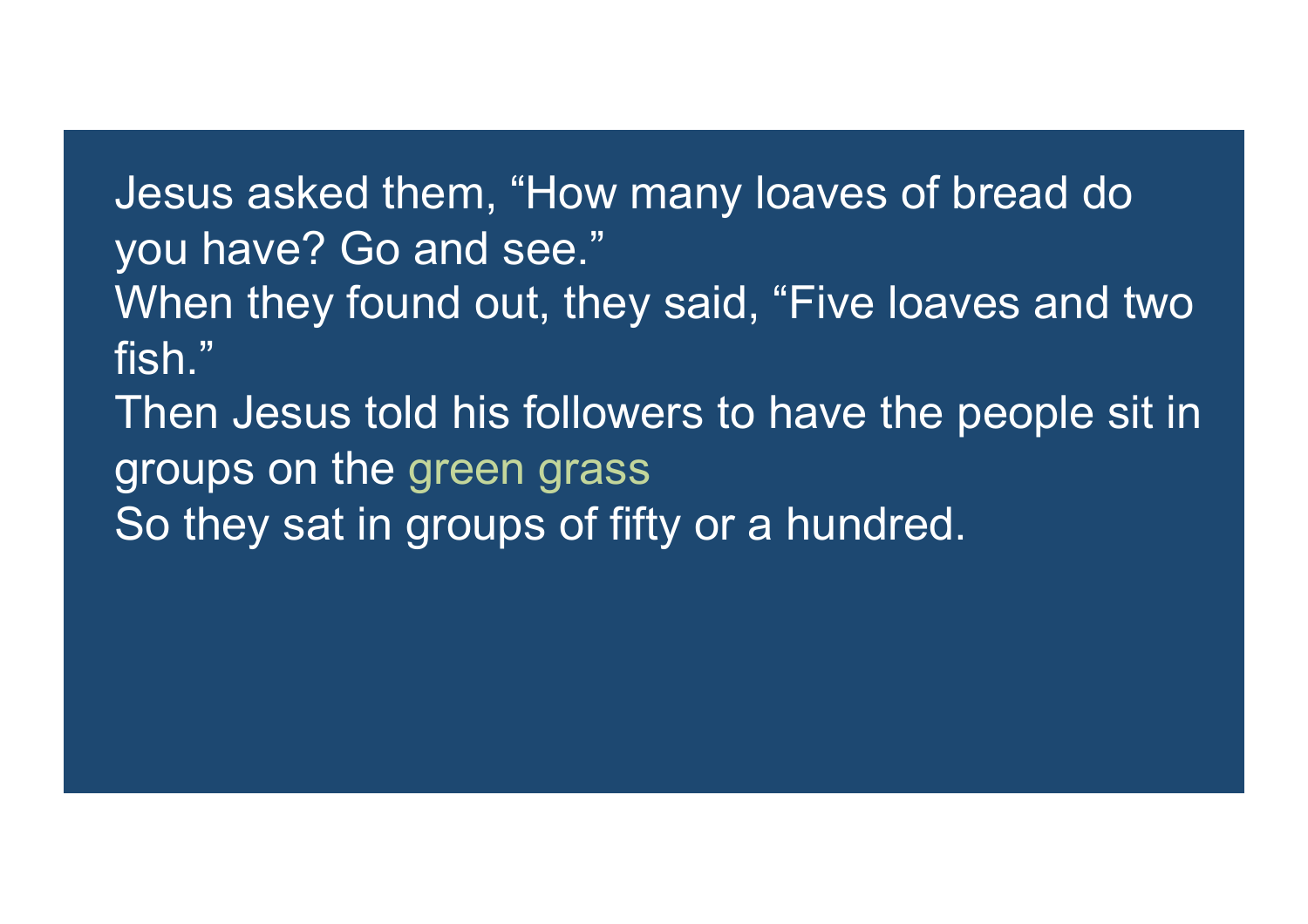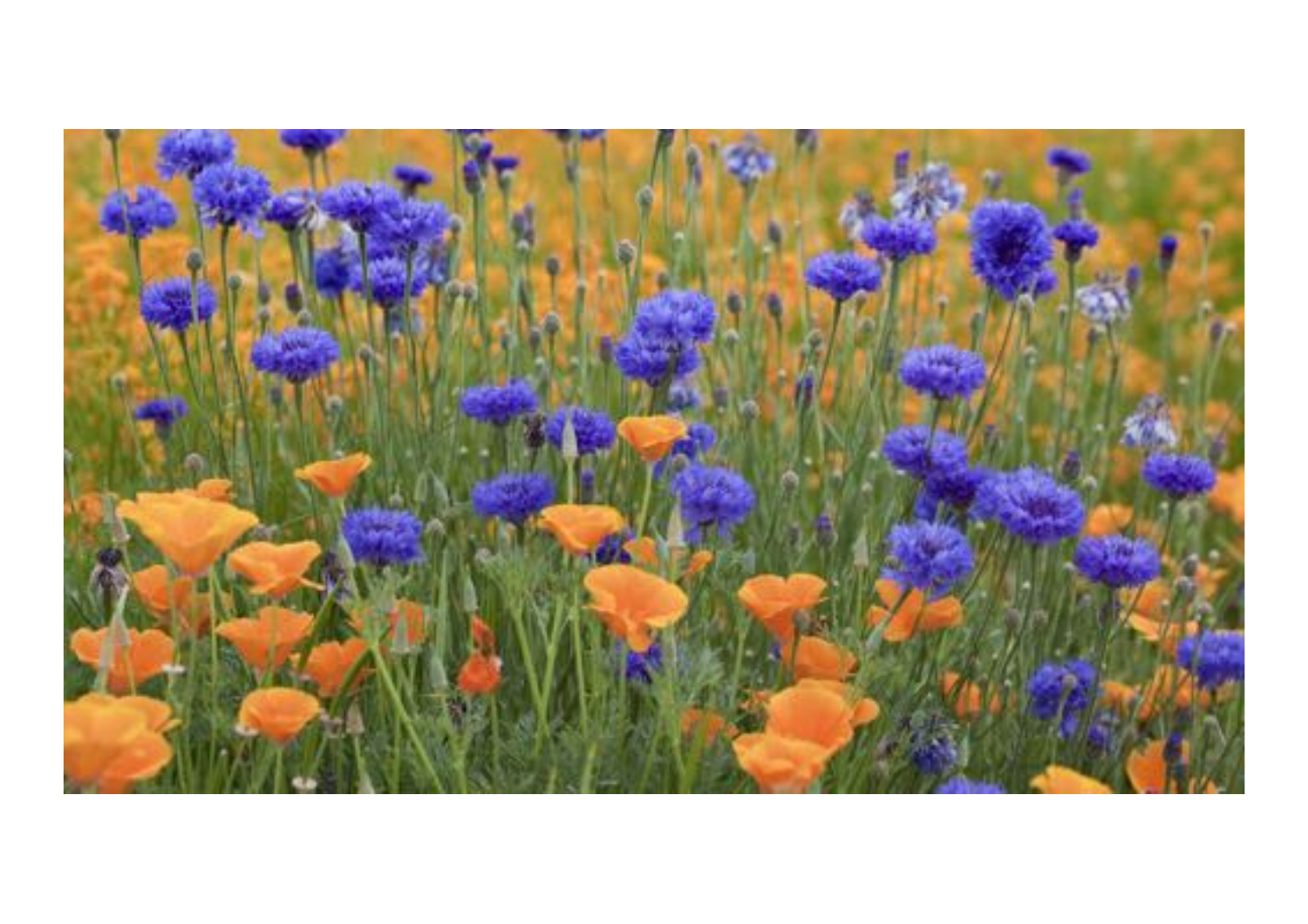Jesus took the five loaves and two fish and, looking up to heaven, he thanked God for the food. He divided the bread and gave it to his followers for them to give to the people. Then he divided the two fish among them all. All the people ate and were satisfied. The followers filled twelve baskets with the leftover pieces of bread and fish. There were five thousand men who ate.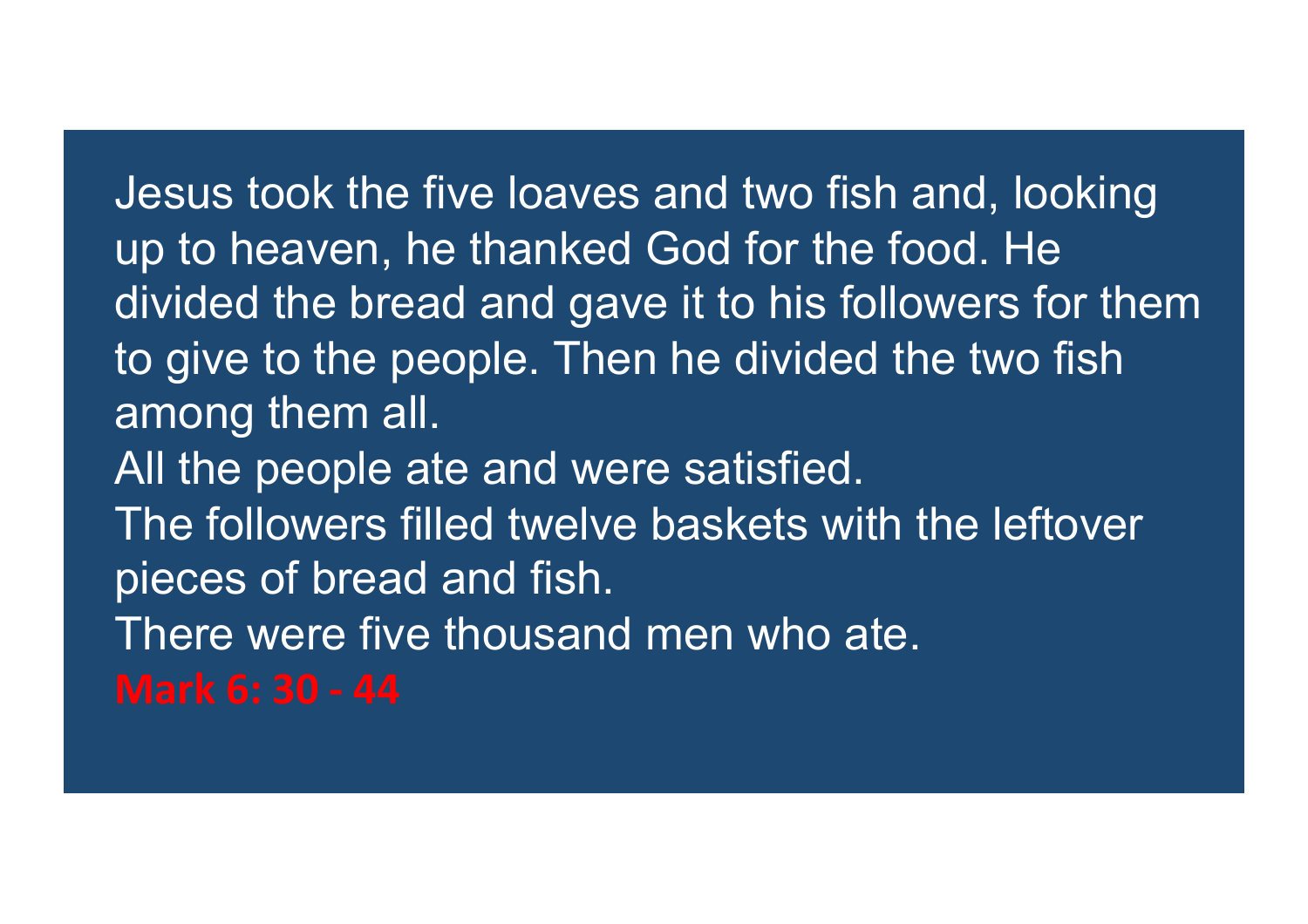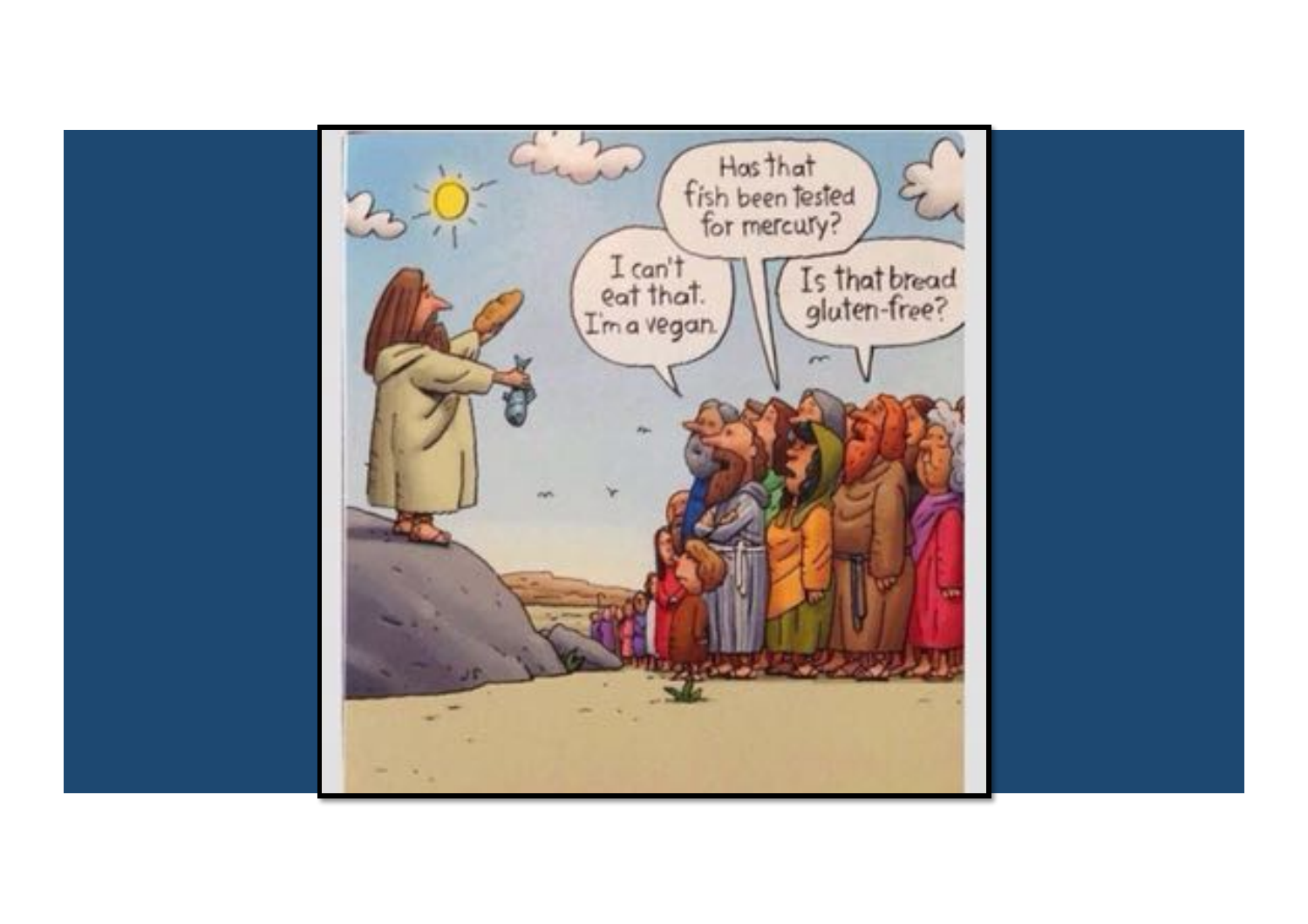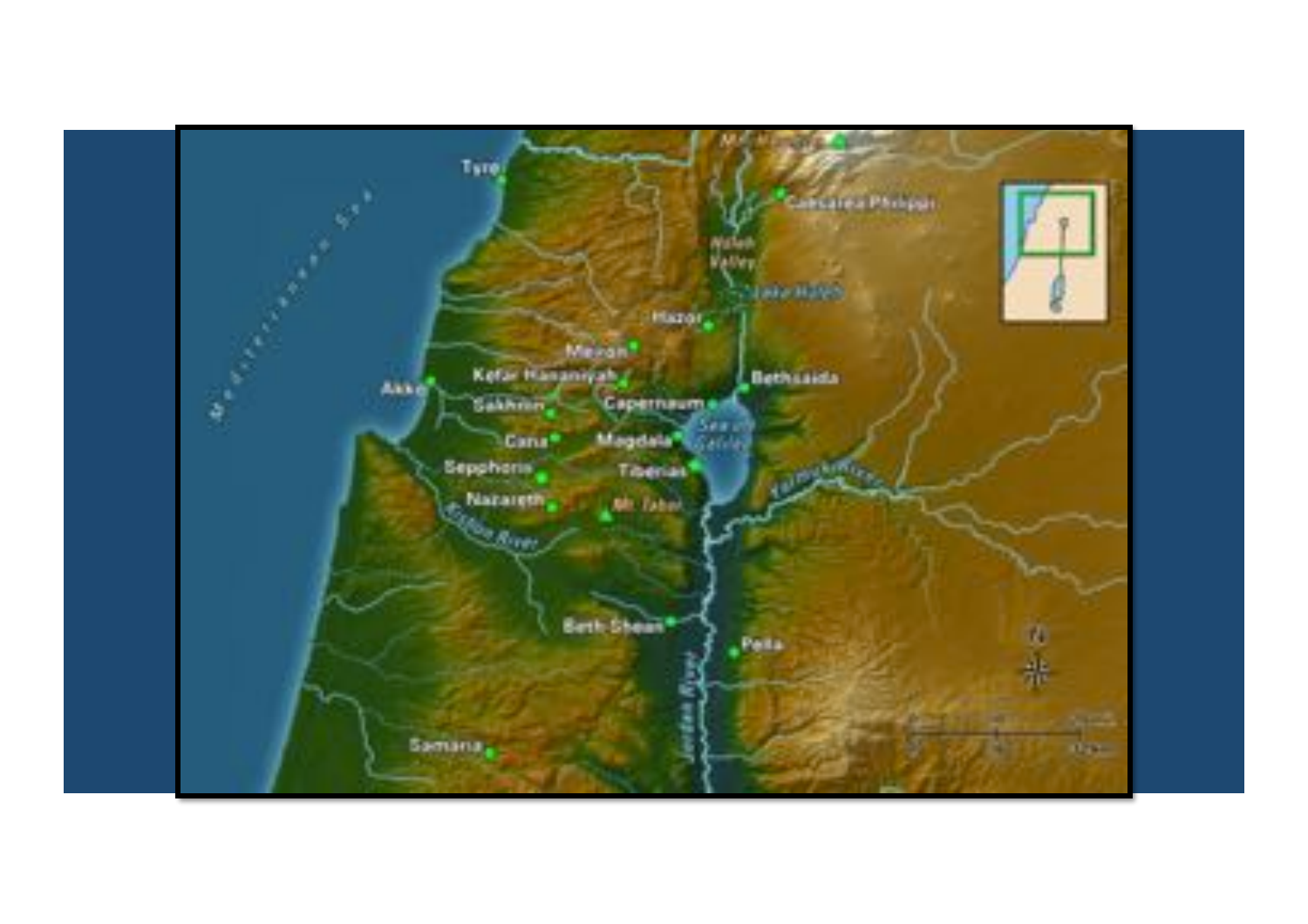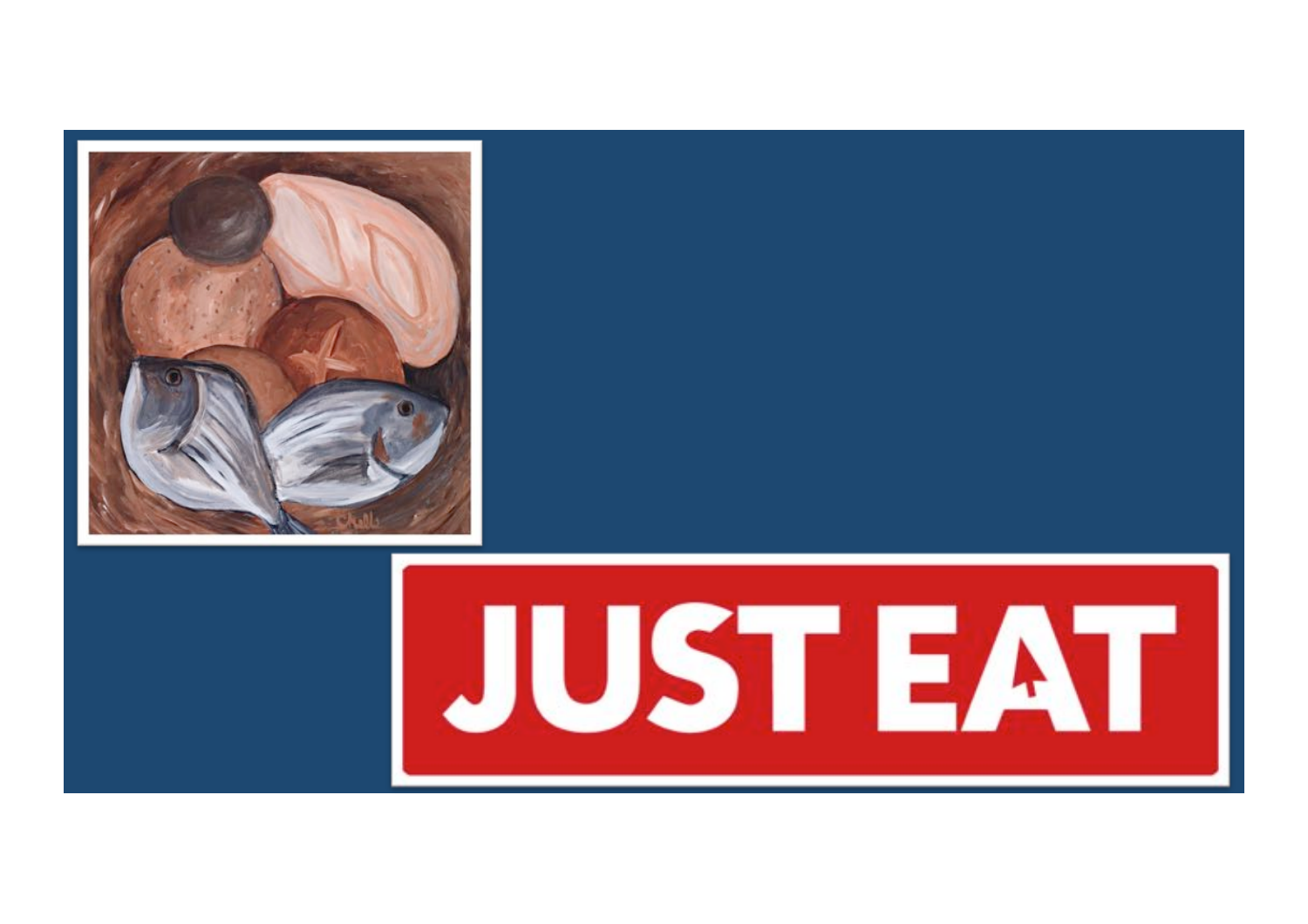

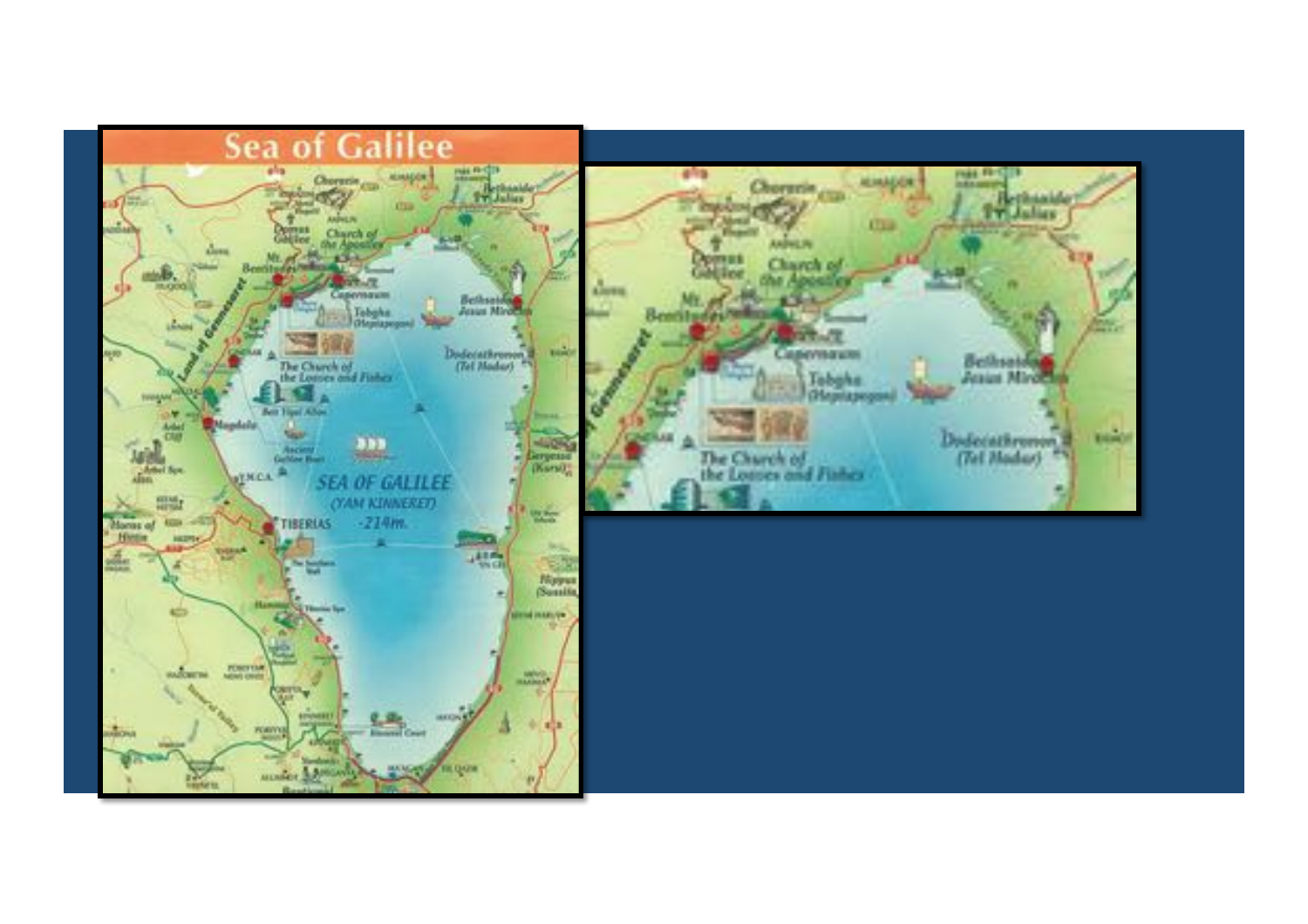$\overline{X}$   $\overline{U}$  busy busy Asy St Pus busy but  $\overline{p}$  $217$ v

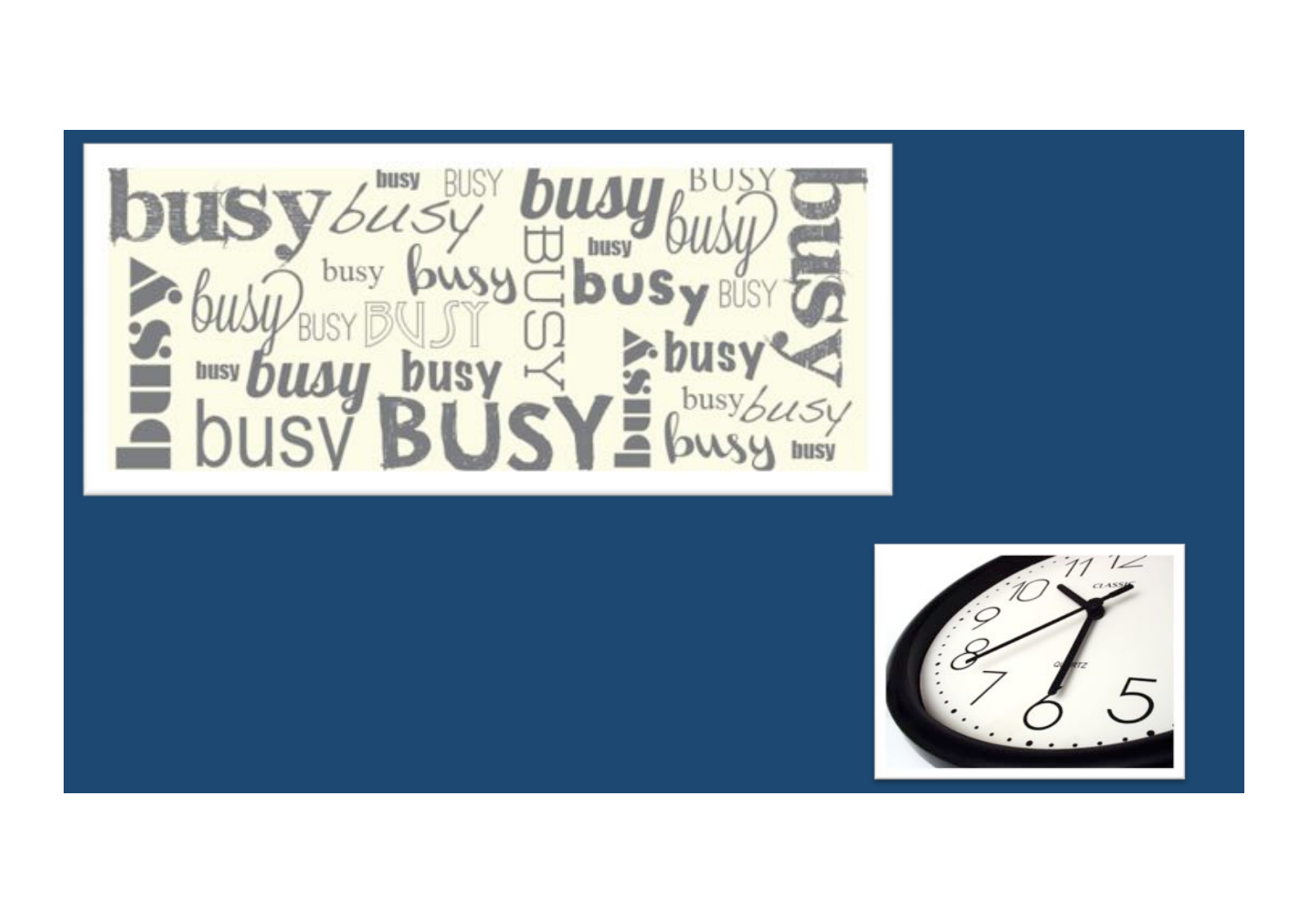

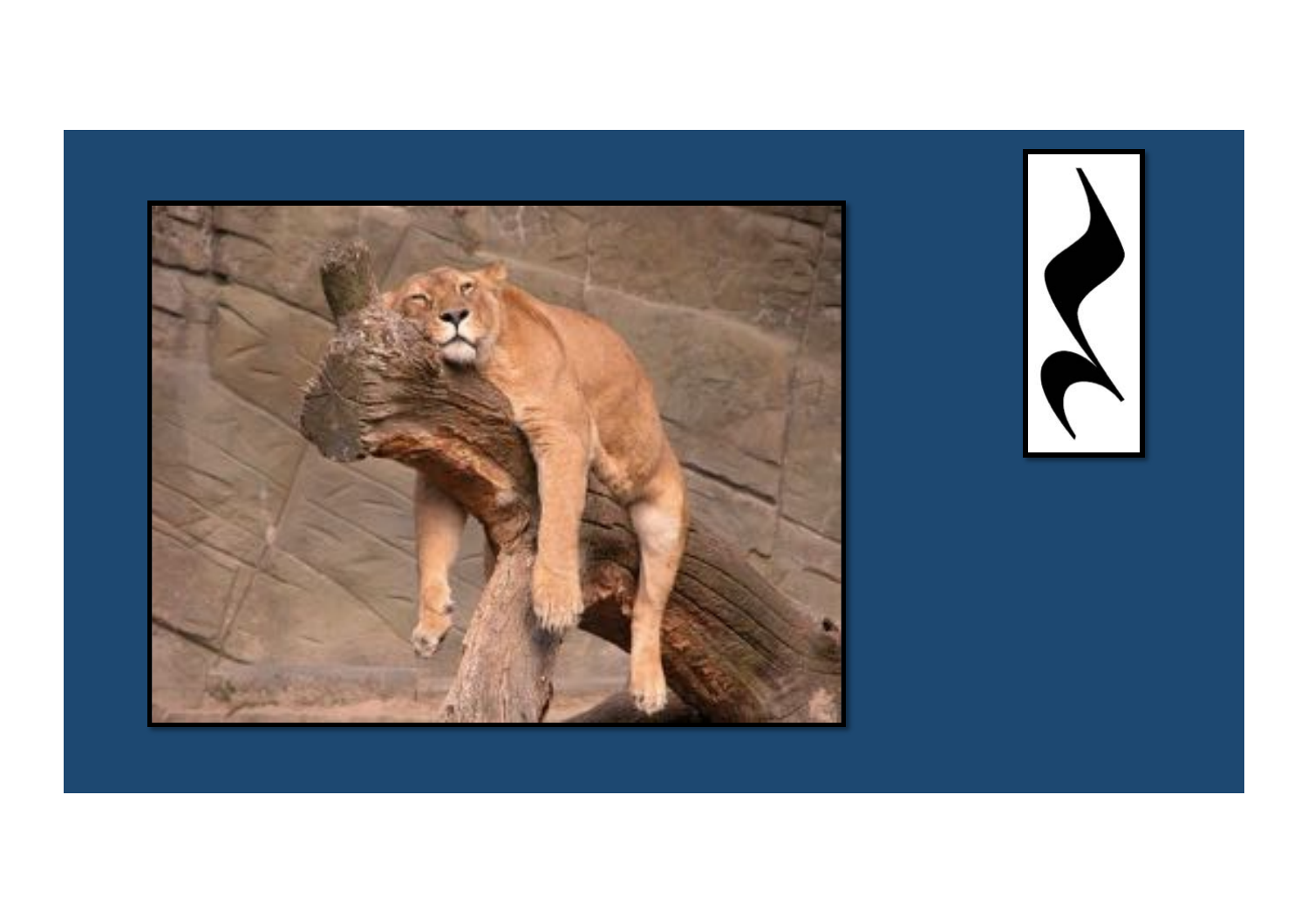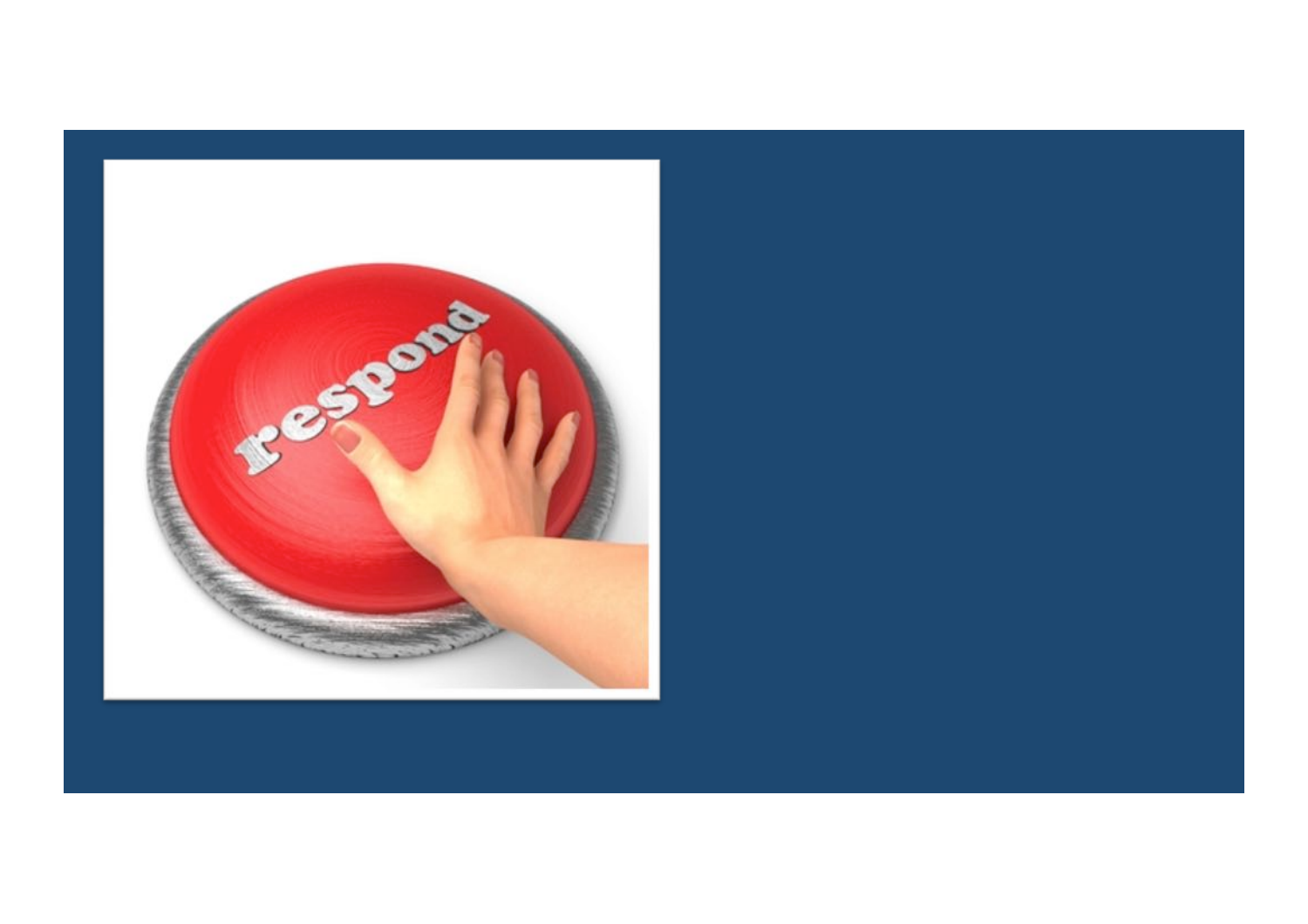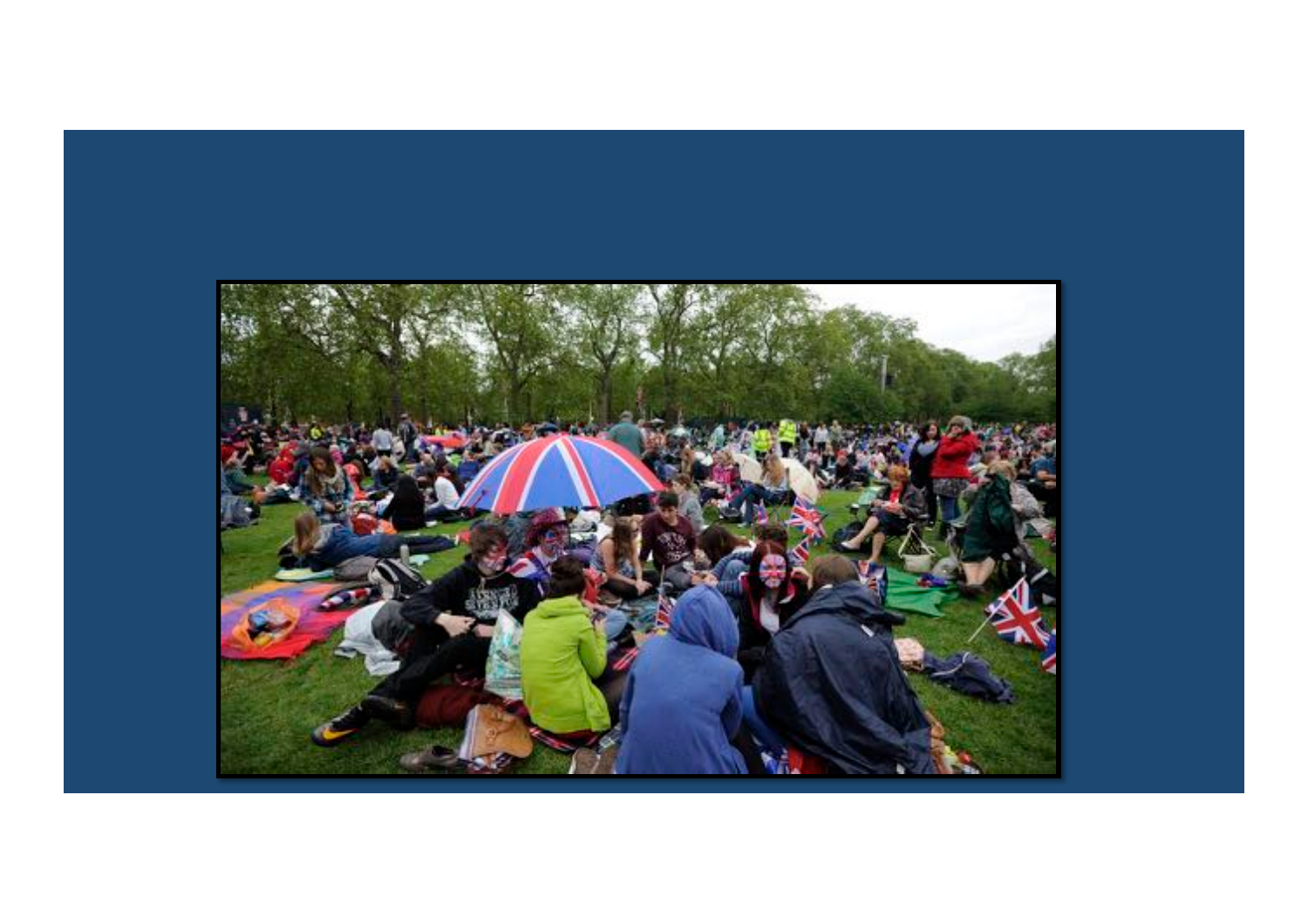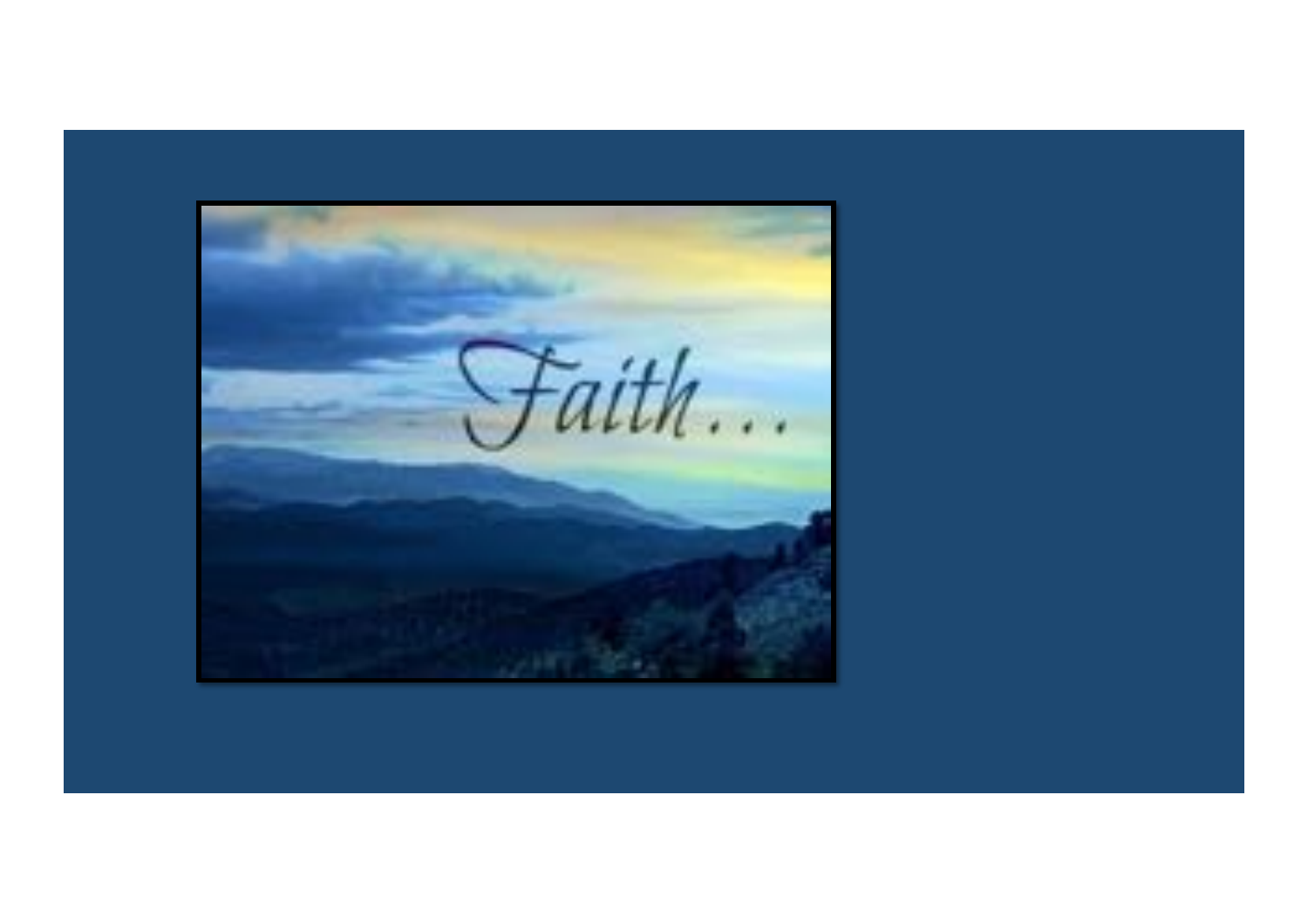

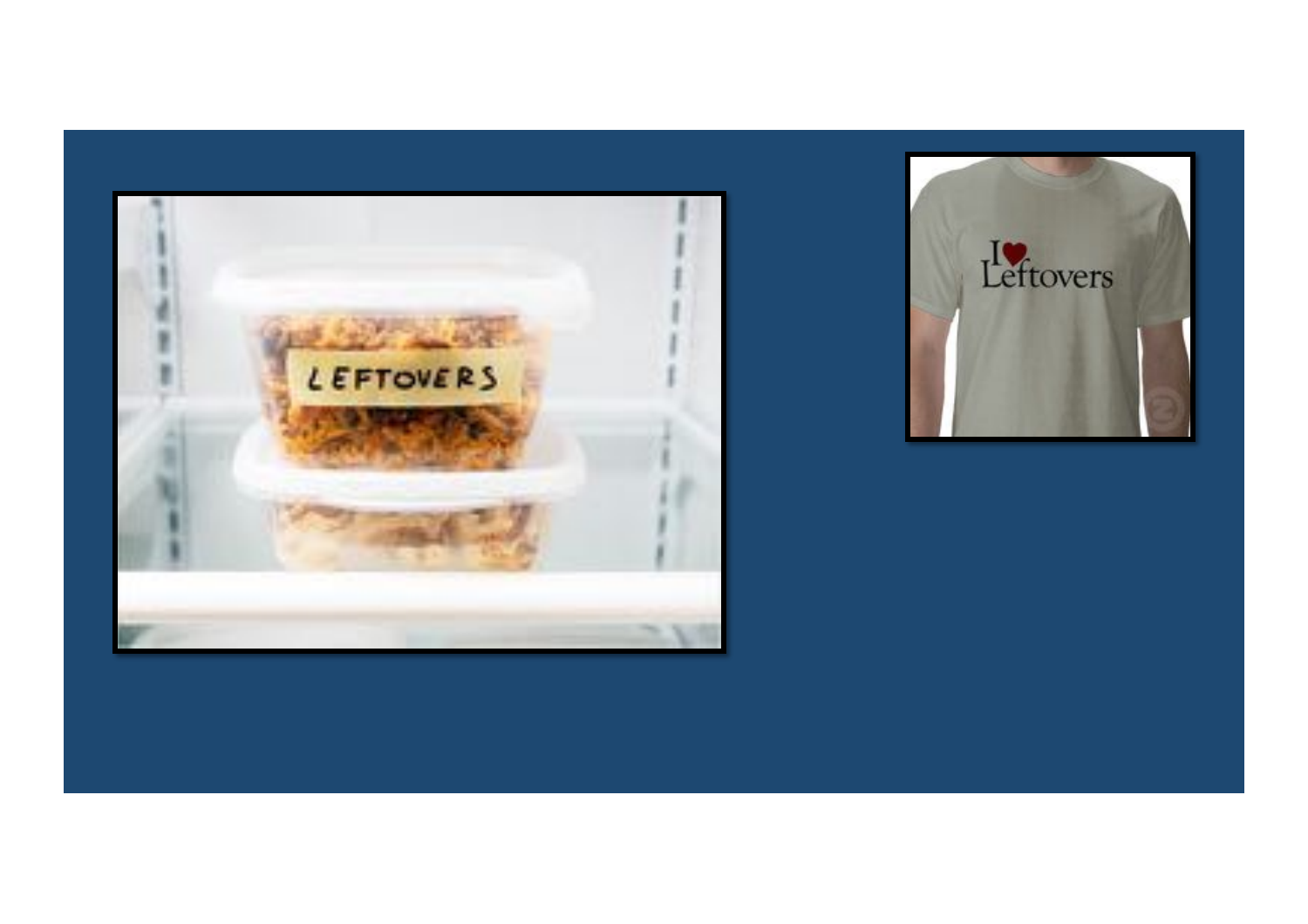## The Lord is my Shepherd; I have all that I need.

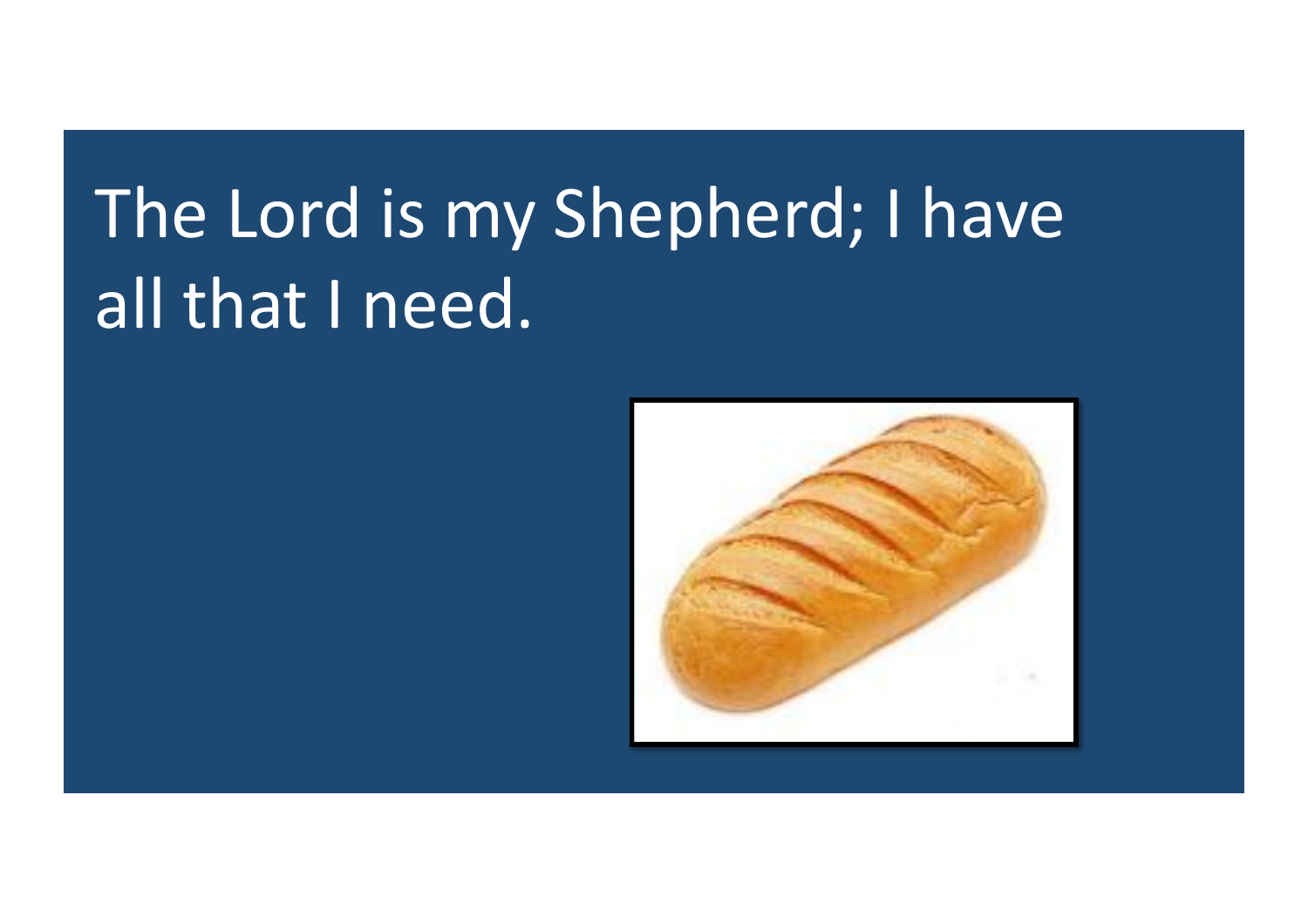

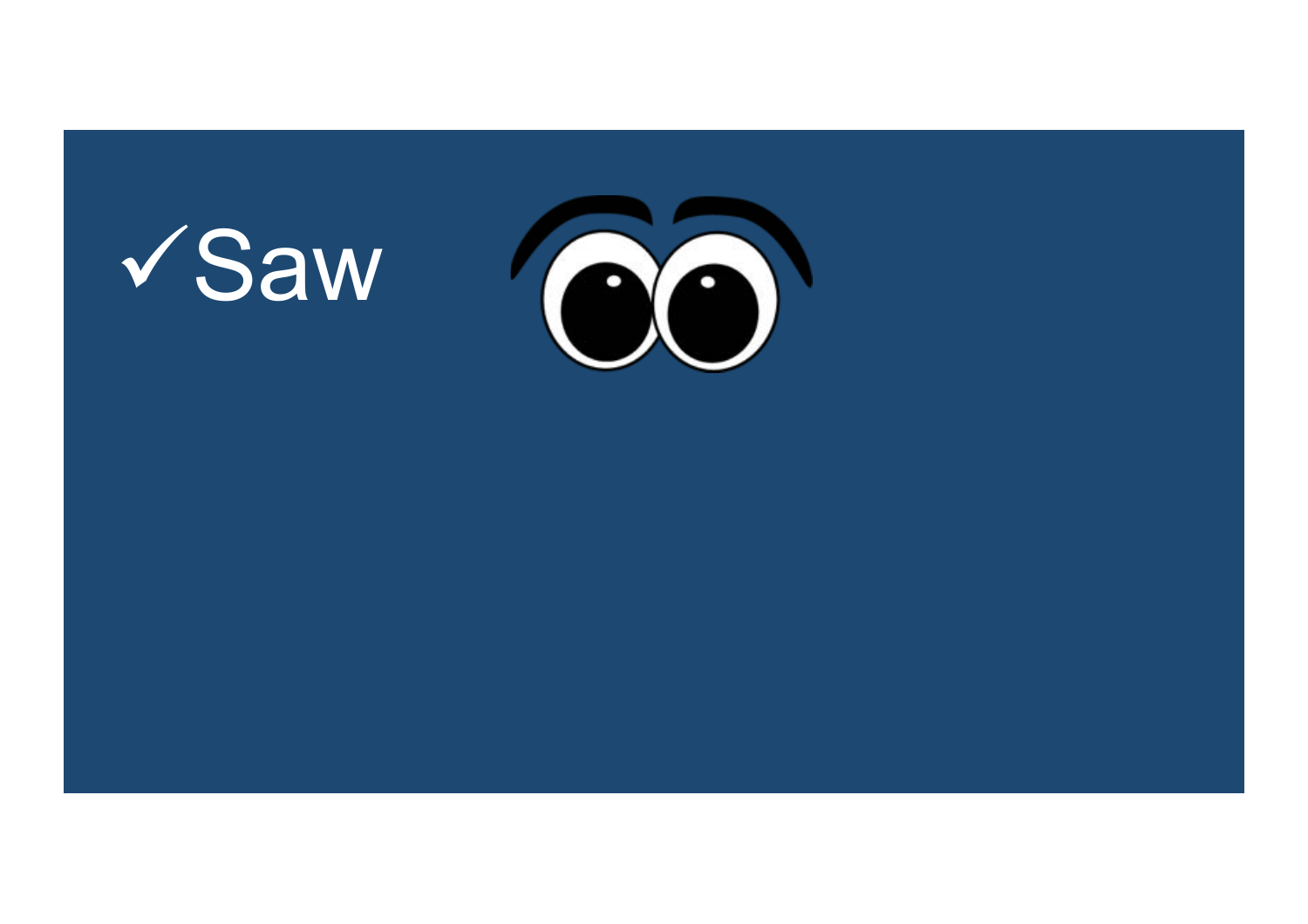



## !Served